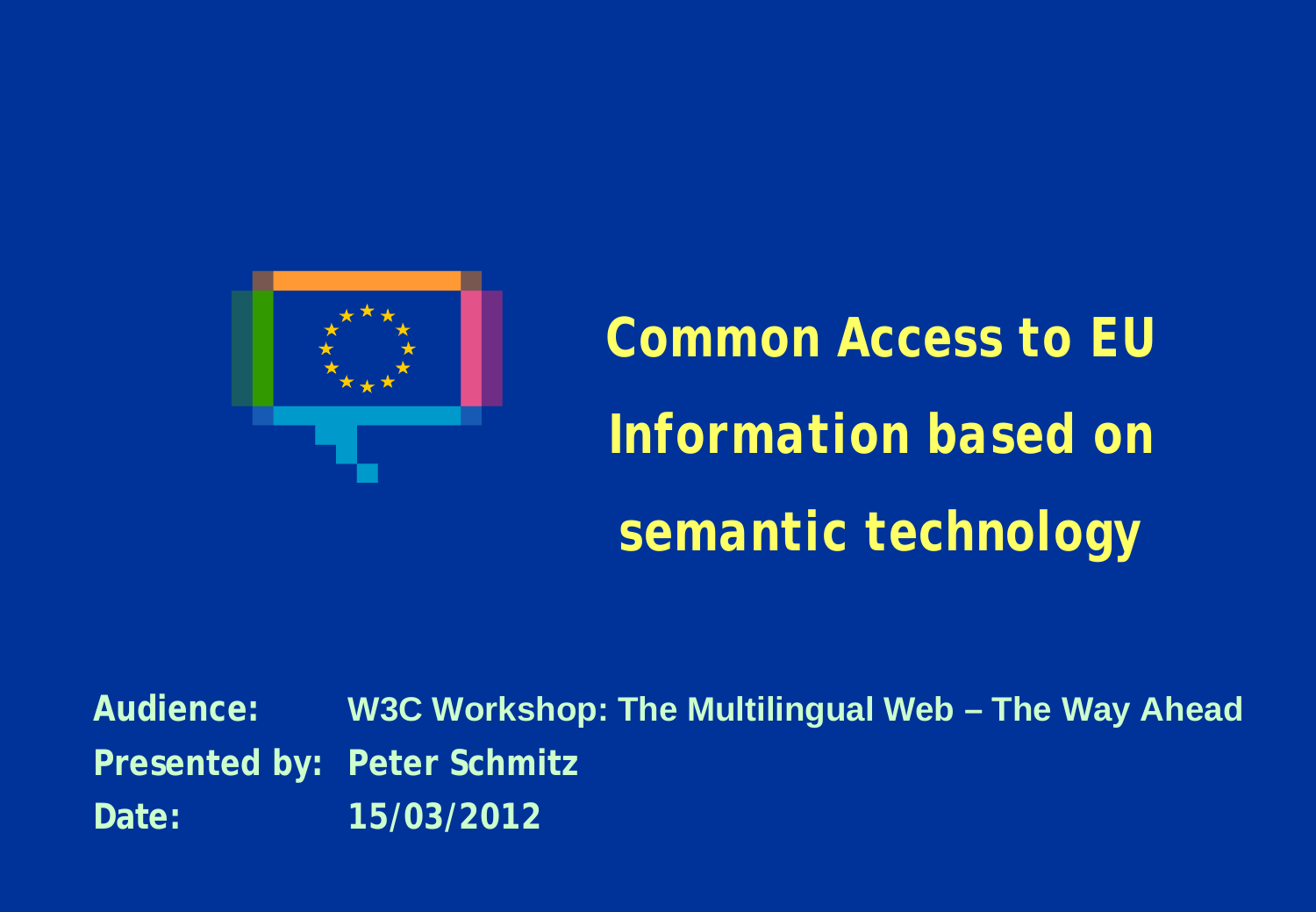- Who is the Publications Office of the EU?
- Common access to EU information based on semantic technology - CELLAR Project
	- Vision and target architecture
	- **Use of semantic technology**
	- Multilingual aspects
	- **Interoperability**

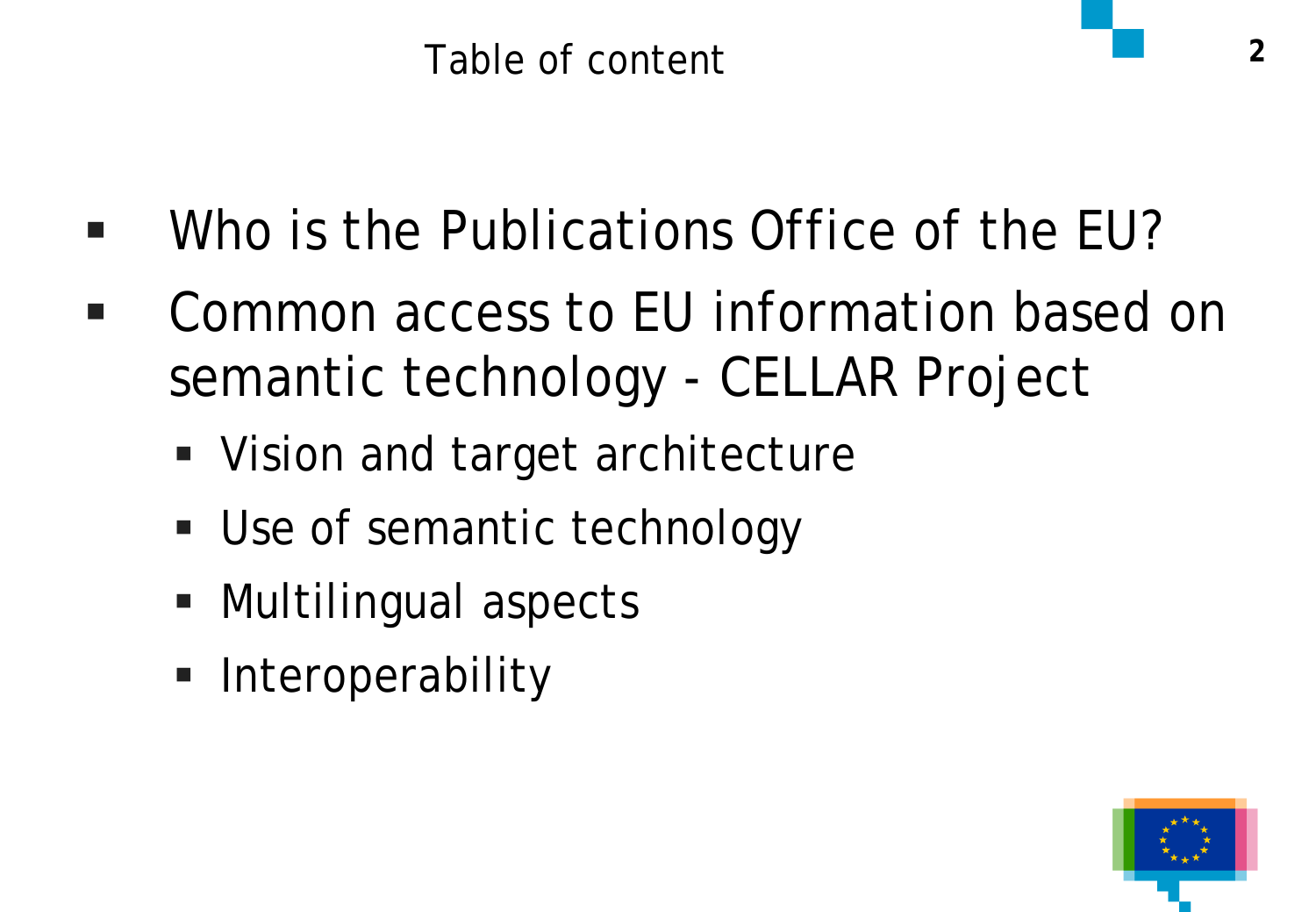### In summary: From the EU to the public



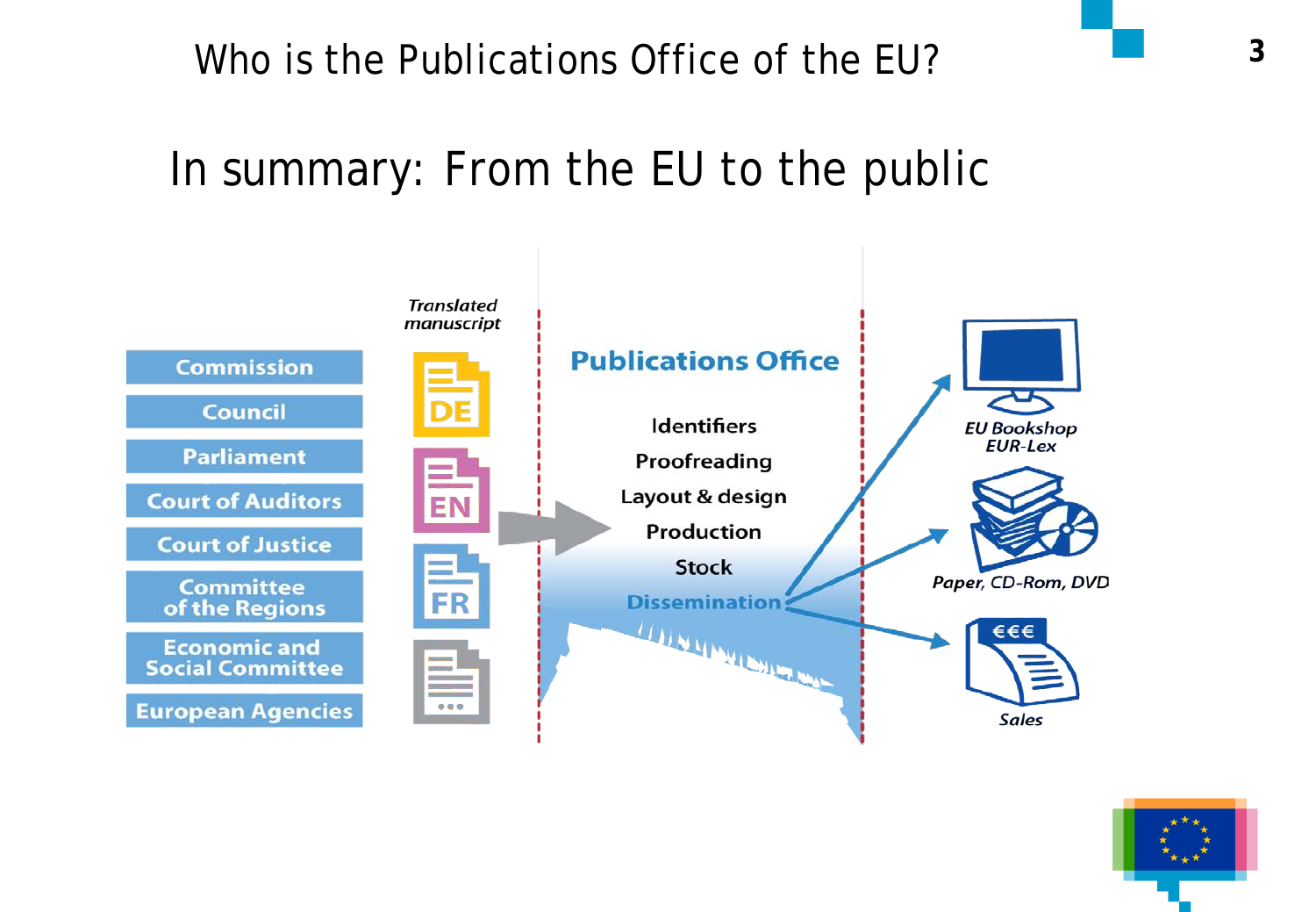### What do we publish?





**"**"Official" publications **In the Urban Properal**" publications









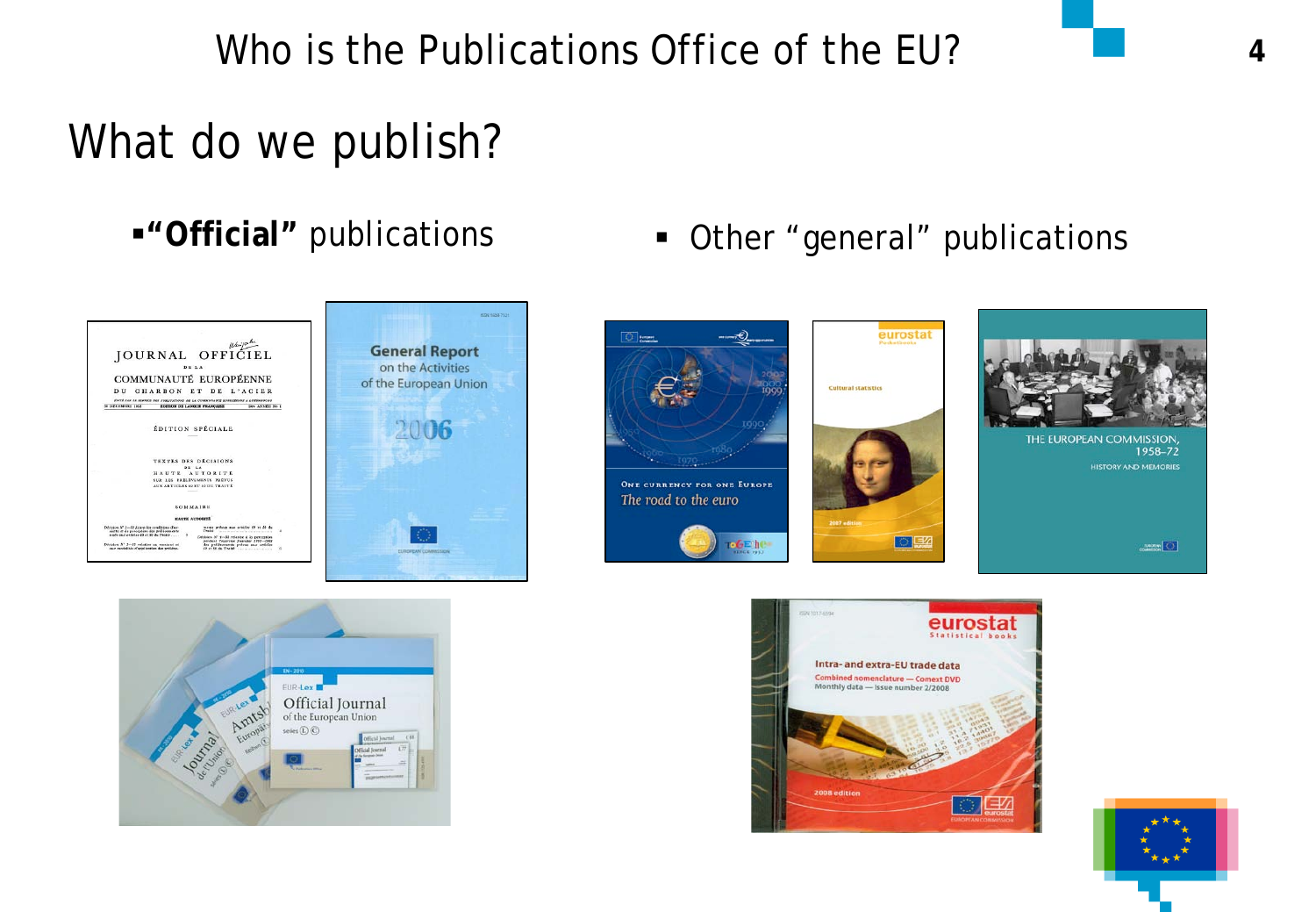# Key production indicators for 2011

- Official Journal of the European Union
	- 866 issues, 22/23 languages, five days a week, 1.065.425 pages
	- 411.850 public procurement notices
	- Consolidation of EU Law (52.097 legislative acts)
- General publications
	- 5.972 titles, official languages of the EU, but also other languages

# Dissemination

- Paper copies
- Online services

# Long-term Preservation

- Paper archive
- Digital archive

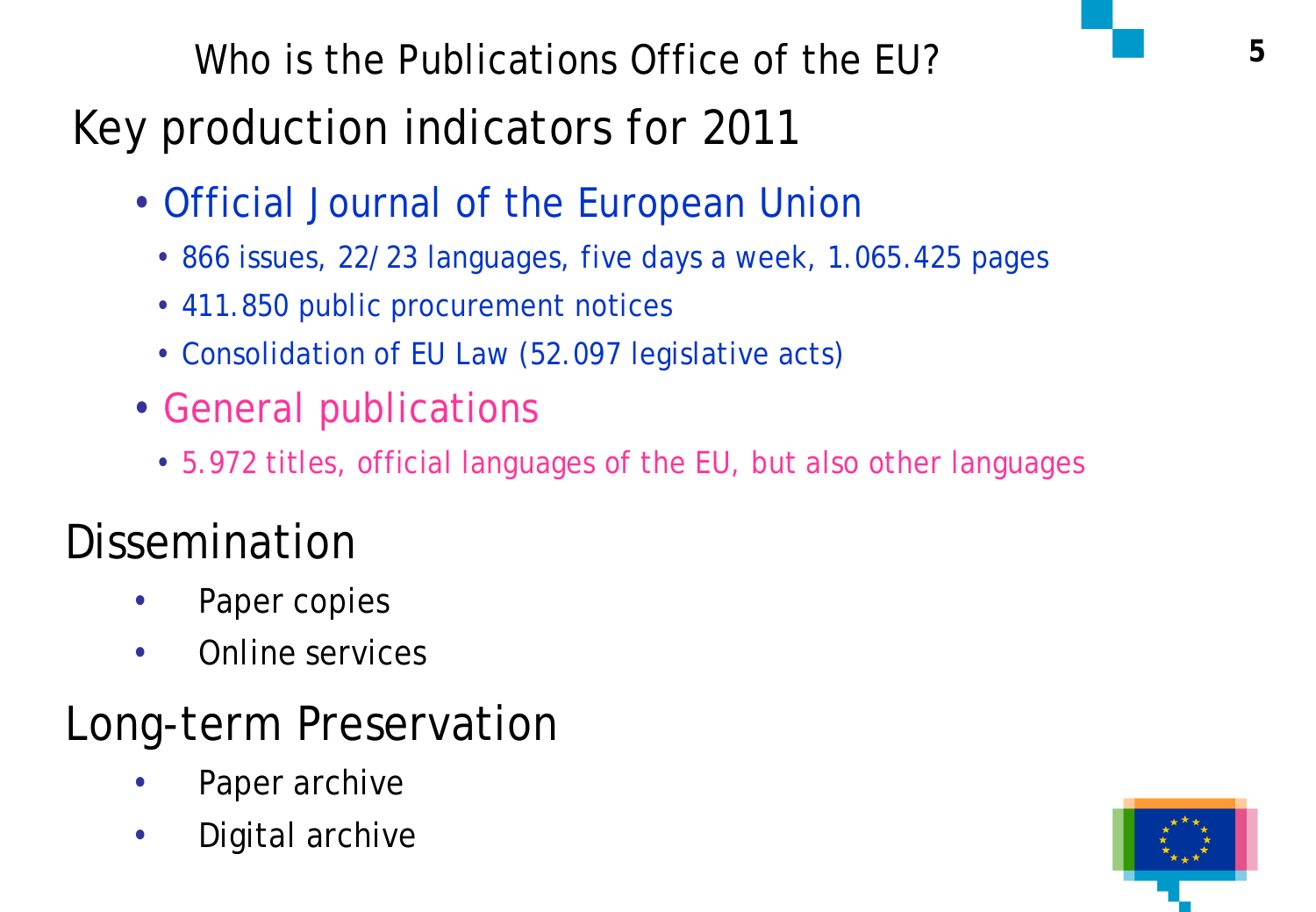## Main public online services



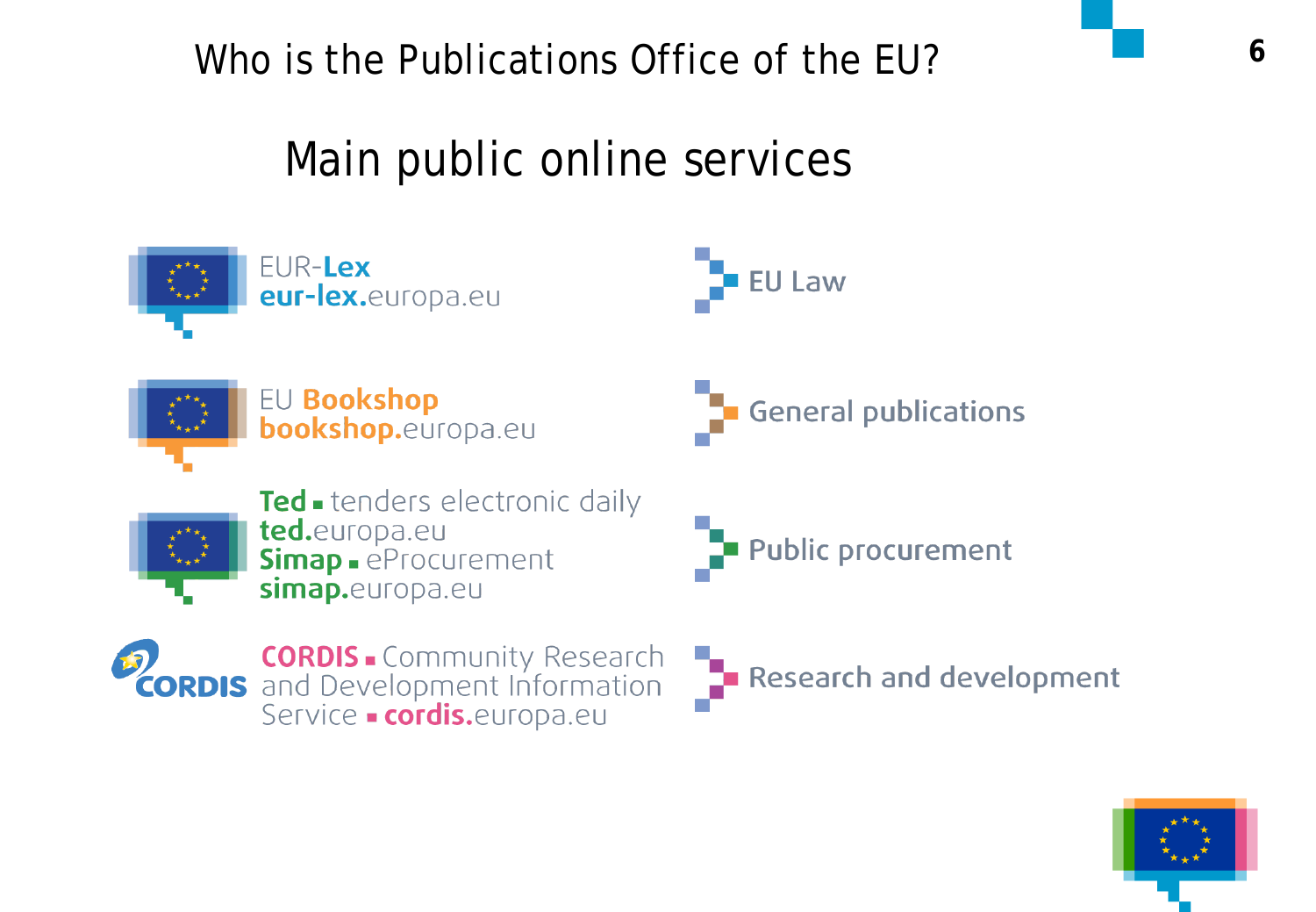### CELLAR Project: Vision

To make available at a **single place** all **metadata** and **digital content** managed by the Publications Office in a harmonised and standardised way in order:

- To guarantee to the citizen a better **access** to law and publications of the European Union;
- To encourage and facilitate **reuse** of content and metadata by professionals and experts;
- To **preserve** content and metadata and access to contents and metadata over time.

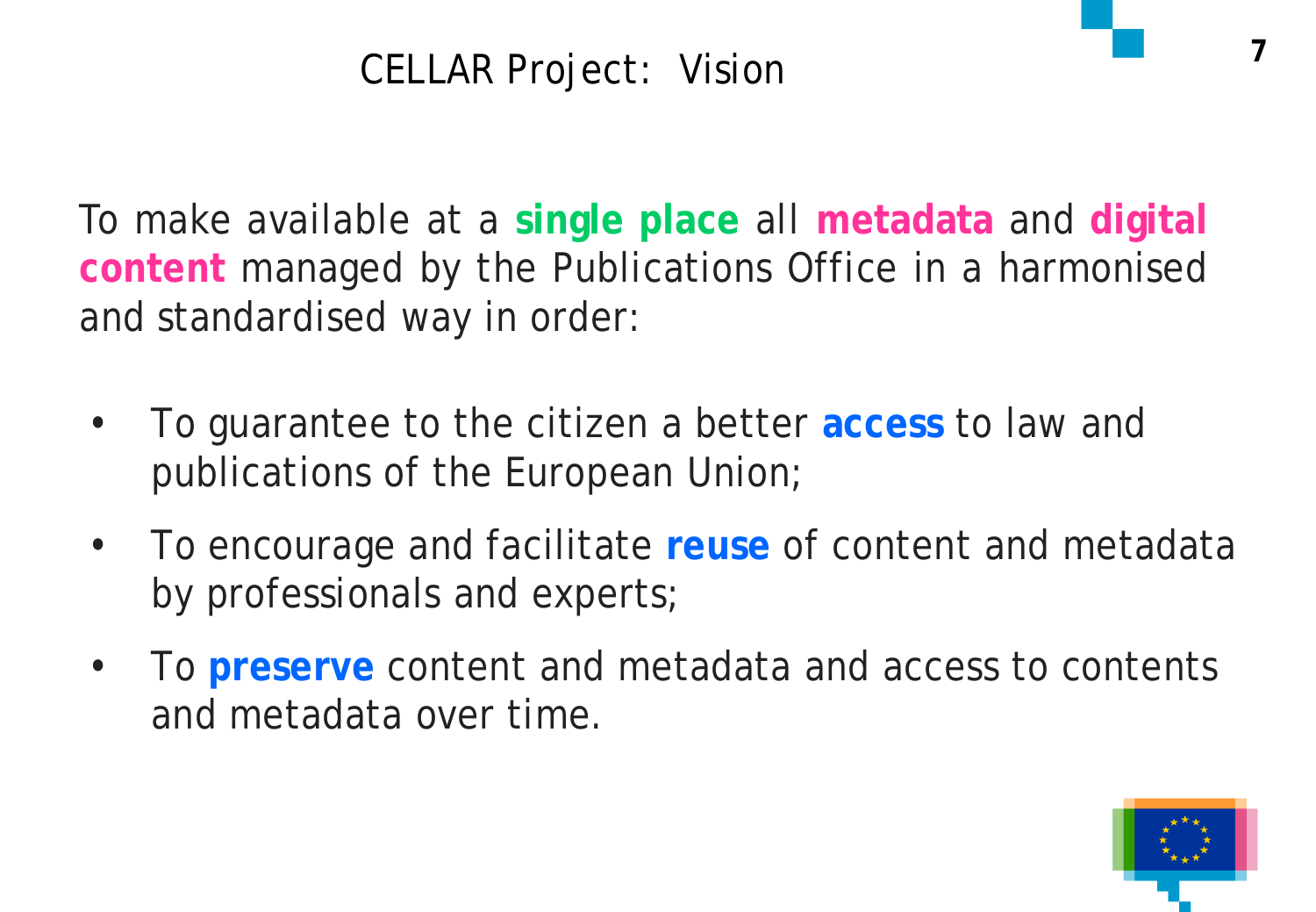# **<sup>8</sup>** CELLAR Project: Target architecture

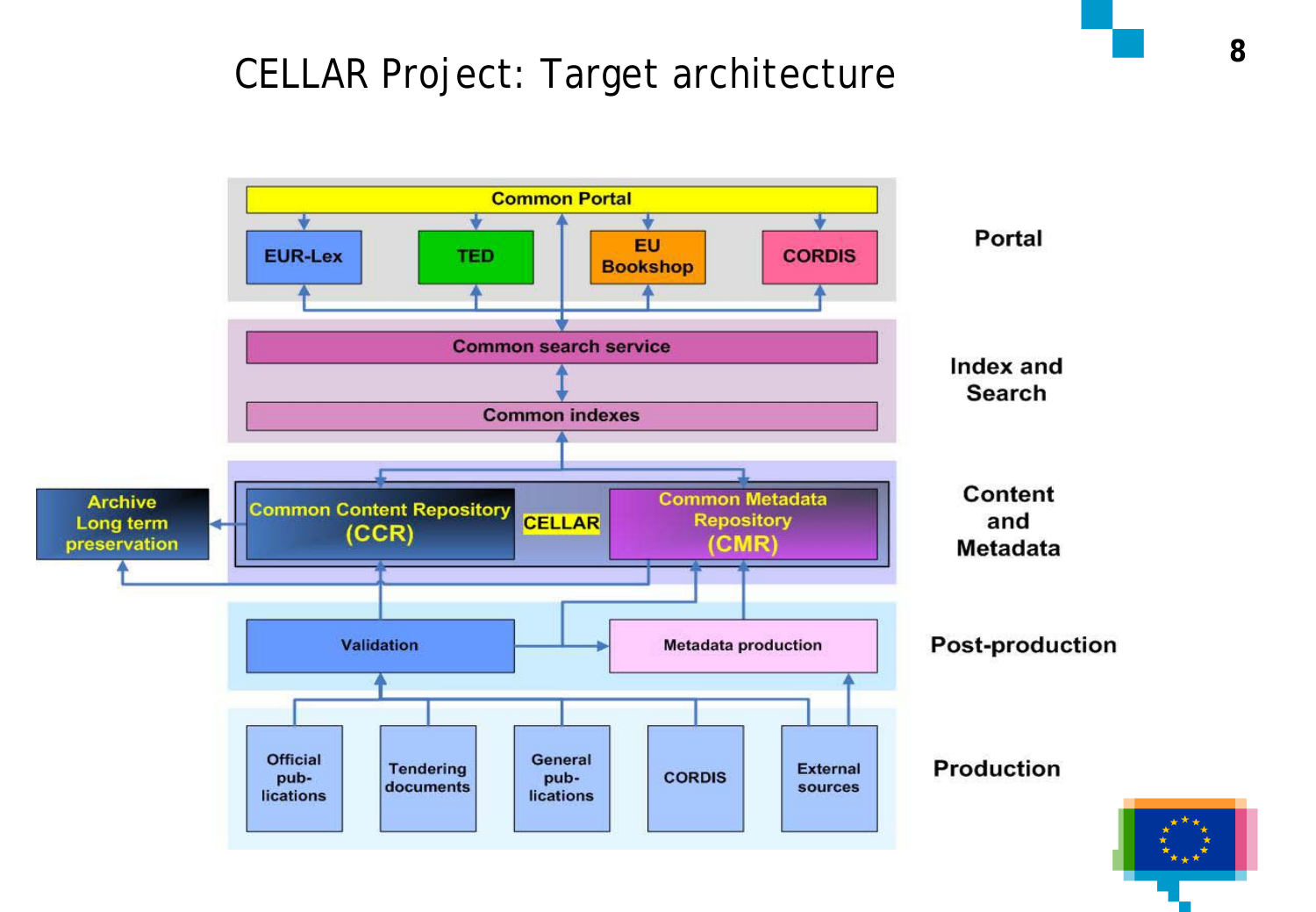### CELLAR project: Use of semantic technology **9**

### Common data model: Ontology based on FRBR model

FRBR = Functional requirements for bibliografical records

#### 32006R1907

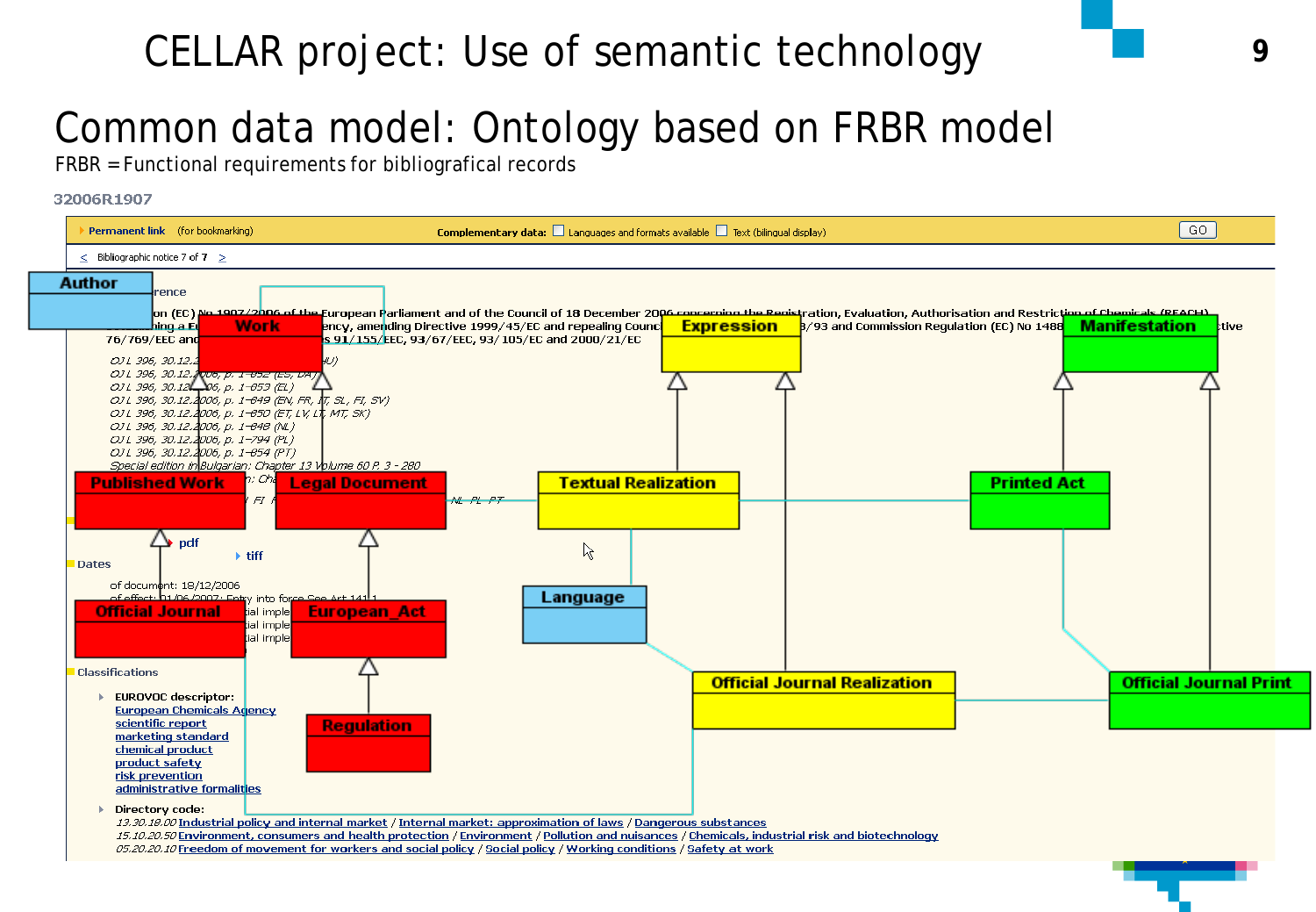### CELLAR project: Use of semantic technology

### Metadata represented in RDF

<?xml version="1.0" encoding="UTF-8"?>

<!DOCTYPE rdf:RDF [

<!ENTITY % cellarEntities PUBLIC "-//PO-RESOURCE//ENTITIES CELLAR cdm model 1.0//EN" "/applications/metaconv/users/metaconv/data/entities/cellar\_uris.ent">

<!ENTITY xsd "http://www.w3.org/2001/XMLSchema#">

<!ENTITY cdm "http://publications.europa.eu/ontology/cdm#">

<!ENTITY tdm "http://publications.europa.eu/ontology/tdm#">

<!ENTITY annotation "http://publications.europa.eu/ontology/annotation#">

<!ENTITY rdf "http://www.w3.org/1999/02/22-rdf-syntax-ns#">

%cellarEntities;

#### 1>

<rdf:RDF xmlns:rdfs="http://www.w3.org/2000/01/rdf-schema#" xmlns:owl="http://www.w3.org/2002/07/owl#" xmlns:CMROntology="&cdm;" xmlns:CMRAnnotation="&annotation;" xmlns:rdf=" http://www.w3.org/1999/02/22-rdf-syntax-ns#">

<CMROntology:non-opposition\_concentration\_notified rdf:about="&resource;celex/32009M5519"> <CMRAnnotation:build\_info>cdm:2294\_tdm:1523\_xslt:2554\_saxon:9.0.0.1J JVM:1.6.0\_29 metaconvJar:16/01/2012-01:07 builddate:16/01/2012 16:39:05</CMRAnnotation:build\_info> <CMROntology:work\_id\_document\_rdf:datatype="&xsd:string">celex:32009M5519</CMROntology:work\_id\_document> <CMROntology:work\_date\_document-rdf:datatype="&xsd;date">2009-10-13</CMROntology:work\_date\_document> <CMROntology:work\_date\_creation\_legacy-rdf:datatype="&xsd:date">2009-11-09</CMROntology:work\_date\_creation\_legacy> <CMROntology:work\_created\_by\_agent rdf:resource="&cellar-authority;corporate-body/EURUN"/> <CMROntology:work\_is\_about\_concept\_eurovoc.rdf:resource="http://eurovoc.europa.eu/2"/> <CMROntology:work\_part\_of\_collection\_document rdf:resource="&cellar-authority;document-collection/CELEX"/> <CMROntology:resource\_legal\_id\_celex rdf:datatype="&xsd;string">32009M5519</CMROntology:resource\_legal\_id\_celex> <CMROntology:resource\_legal\_in-force rdf:datatype="&xsd;boolean">true</CMROntology:resource\_legal\_in-force> <CMROntology:resource\_legal\_id\_sector rdf:datatype="&xsd;string">3</CMROntology:resource\_legal\_id\_sector> <CMROntology:resource\_legal\_year rdf:datatype="&xsd;gYear">2009</CMROntology:resource\_legal\_year> <CMROntology:resource\_legal\_number\_natural\_celex rdf:datatype="&xsd;positiveInteger">5519</CMROntology:resource\_legal\_number\_natural\_celex> <CMROntology:resource\_legal\_type.rdf:datatype="&xsd:string">M</CMROntology:resource\_legal\_type> <CMROntology:resource\_legal\_id\_obsolete\_notice.rdf:datatype="&xsd;positiveInteger">724131</CMROntology:resource\_legal\_id\_obsolete\_notice> <CMROntology:resource\_legal\_information\_miscellaneous.rdf:datatype="&xsd:string">NACE=D35.01.01#NACE=D35.01.04</CMROntology:resource\_legal\_information\_miscellaneous> <CMROntology:resource\_legal\_date\_entry-into-force-rdf:datatype="&xsd;date">2009-10-13</CMROntology:resource\_legal\_date\_entry-into-force> <CMROntology:resource\_legal\_date\_end-of-validity rdf:datatype="&xsd;date">9999-12-31</CMROntology:resource\_legal\_date\_end-of-validity> <CMROntology:resource\_legal\_addresses\_institution rdf:resource="&cellar-authority;fd\_050/PAR"/> <CMROntology:resource\_legal\_addresses\_institution rdf:resource="&cellar-authority;fd\_050/ND"/> <CMROntology:resource\_legal\_addresses\_institution rdf:resource="&cellar-authority;fd\_050/NB"/> </MROntology:resource\_legal\_addresses\_organization rdf:resource="&resource;agent/E.ON%20AG"/> </MROntology:resource\_legal\_addresses\_organization.rdf:resource="&resource;agent/ELECTRABEL%20NV%2FSA" <CMROntology:resource\_legal\_is\_about\_subject-matter rdf:resource="&cellar-authority;fd\_070/CONC"/> <CMROntology:resource\_legal\_is\_about\_subject-matter rdf:resource="&cellar-authority;fd\_070MERG"/> </MROntology:resource\_legal\_uses\_originally\_language rdf:resource="&cellar-authority;language/ENG"/> <CMROntology:resource\_legal\_based\_on\_resource\_legal rdf:resource="&resource;celex/32004R0139"/> <CMROntology:resource\_legal\_based\_on\_treaty rdf:resource="&cellar-authority;fd\_020/CEU"/> <CMROntology:resource\_legal\_has\_type\_act\_concept\_type\_act rdf:resource="&cellar-authority;fd\_030/DECISION"/> <CMROntology:resource\_legal\_published\_in\_official-journal rdf:resource="&resource;oj/JOC\_2009\_268\_R"/> </MROntology:legislation\_secondary\_is\_about\_concept\_directory-code rdf:resource="&cellar-authority;fd\_555/0840"/> **Contact Contact Street** 

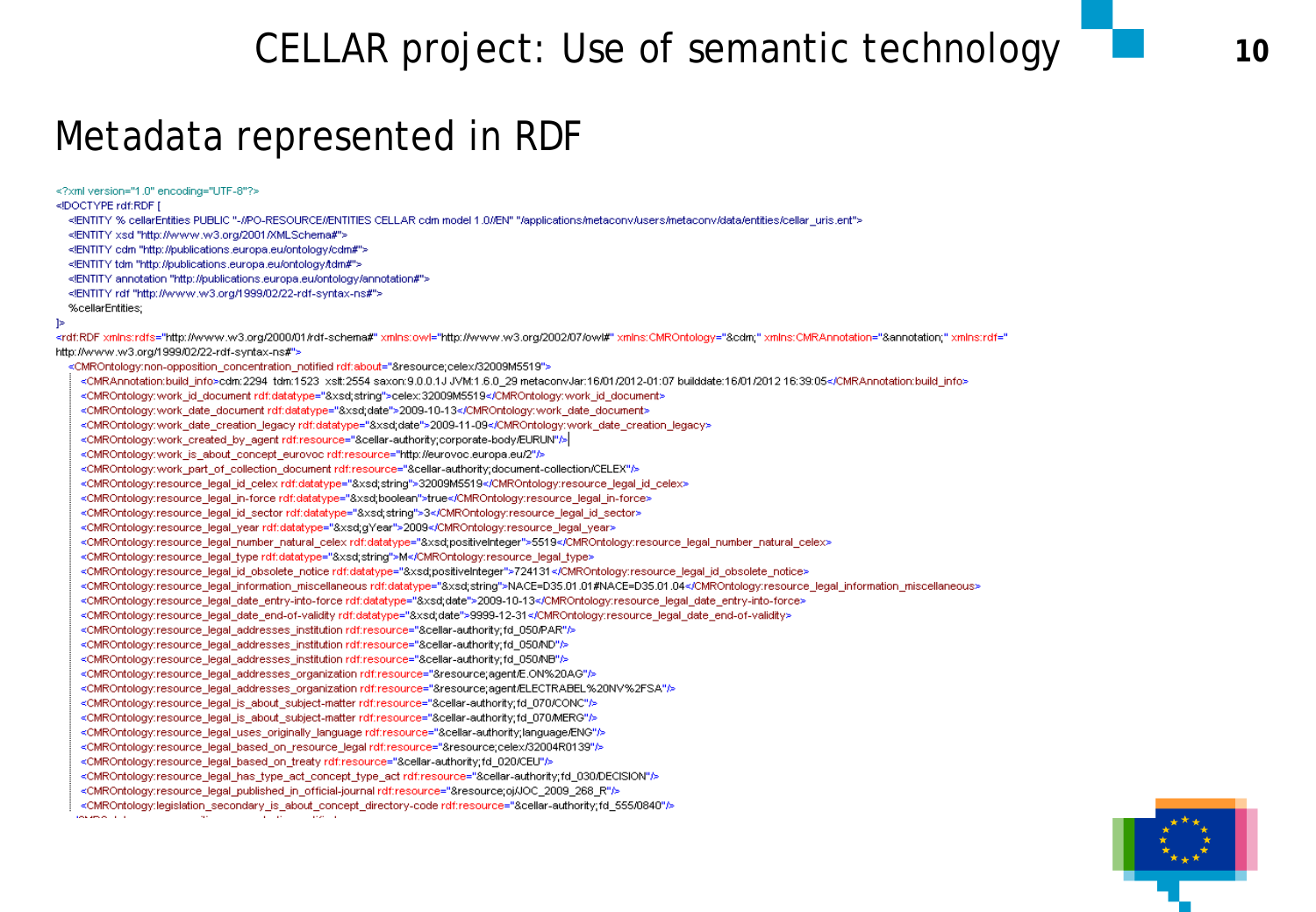### CELLAR project: Use of semantic technology

### Taxonomies represented in SKOS

<rdf:RDF xmlns:at="http://publications.europa.eu/ontology/authority/" xmlns:dc="http://purl.org/dc/elements/1.1/" xmlns:rdf="http://www.w3.org/1999/02/22-rdf-syntax-ns#" xmlns:rdfs="http://www.w3.org/2000/01/rdf-schema#" xmlns:skos="http://www.w3.org/2004/02/skos/core#">

<skos:ConceptScheme rdf.about="http://publications.europa.eu/resource/authority/corporate-body" at:table.id="COR" at:table.version="01-01.0-20111028" at:entries.date="2011-10-28">

| <rdfs:label>Corporate Bodies Authority Table</rdfs:label>

</skos:ConceptScheme>

<skos:Concept xmlns:atold="http://publications.europa.eu/resource/authority/" rdf:about="http://publications.europa.eu/resource/authority/corporate-body/ECSC" at:deprecated="true">

<skos:inScheme rdf:resource="http://publications.europa.eu/resource/authority/corporate-body"/>

- <at:op-code>ECSC</at:op-code>
- <atoid:op-code>ECSC</atoid:op-code>
- <dc:identifier>ECSC</dc:identifier>
- <at:start.use>1951-04-18</at:start.use>
- <atiend.use>2002-07-23</atiend.use>
- <skos:prefLabel xml:lang="en">European Coal and Steel Community</skos:prefLabel>
- <skos:prefLabel xml:lanq="fr">Communauté européenne du charbon et de l'acier</skos:prefLabel>
- <skos:altLabel.xml:lang="de">EGKS</skos:altLabel>
- <skos:altLabel.xml:lang="en">ECSC</skos:altLabel>
- <skos:altLabel.xml:lang="fr">CECA</skos:altLabel>
- <at:op-mapped-code>
- <at:MappedCode>
- <dc:source>PUB \dc:source>
- <at:legacy-code>CCA</at:legacy-code>
- </at:MappedCode>
- </at:op-mapped-code>
- <at:op-mapped-code>
- <at:MappedCode>
- <dc:source>EurLex</dc:source>
- <at:legacy-code>C</at:legacy-code>
- </at:MappedCode>
- </at:op-mapped-code>
- <at:op-mapped-code>
- <at:MappedCode>
- <dc:source>EurLex</dc:source>
- <at:legacy-code>CECA</at:legacy-code>
- </at:MappedCode>
- </at:op-mapped-code>
- <at:op-mapped-code>
- <at:MappedCode>
- <dc:source>EurLex</dc:source>
- <at:legacy-code>KSG</at:legacy-code>
- </at:MappedCode>
- </at:op-mapped-code>
- <at:affected-table>FD\_010</at:affected-table>
- <at:affected-table>020</at:affected-table>
- <at:affected-table>0577- PUB\_CORP</at:affected-table>

</skos:Concept>

<skos:Concept xmlns:atoid="http://publications.europa.eu/resource/authority/" rdf:about="http://publications.europa.eu/resource/authority/corporate-body/EEC" at:deprecated="true">

<skos:inScheme rdf:resource="http://publications.europa.eu/resource/authority/corporate-body"/>

- <at:op-code>EEC</at:op-code>
- <atold:op-code>EEC</atold:op-code>

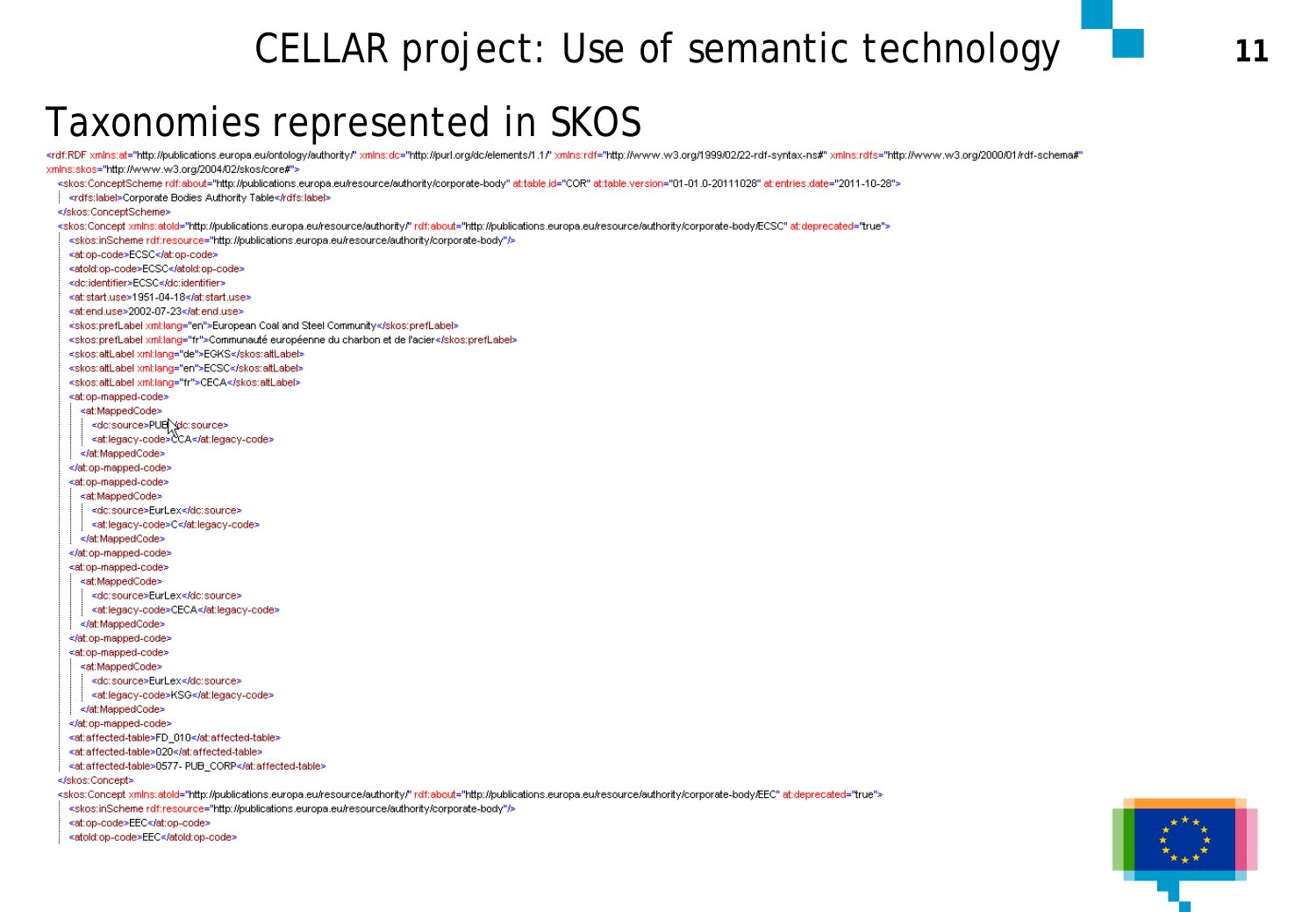### CELLAR project: Multilingual aspects

EUROVOC

007984

007130

002081

002739

004036

004074

### Example: Multilinguism enabled by code metastic metastic metastic metastic.

#### 32006R1907

**Permanent link** (for bookmarking) Complementary data: □ Languages and formats available □ Text (biling < Bibliographic notice 7 of 7 >

#### Title and reference

Regulation (EC) No 1907/2006 of the European Parliament and of the Council of 18 December 2006 concerning the Re establishing a European Chemicals Agency, amending Directive 1999/45/EC and repealing Council Regulation (EEC) No 76/769/EEC and Commission Directives 91/155/EEC, 93/67/EEC, 93/105/EC and 2000/21/EC

OJ L 396, 30.12.2006, p. 1-851 (CS, DE, HU) OJ L 396, 30.12.2006, p. 1-852 (ES, DA) OJ L 396, 30.12.2006, p. 1-853 (EL) OJ L 396, 30.12.2006, p. 1-849 (EN, FR, IT, SL, FI, SV) OJ L 396, 30.12.2006, p. 1-850 (ET, LV, LT, MT, SK) OJ L 396, 30.12.2006, p. 1-848 (NL) OJ L 396, 30.12.2006, p. 1-794 (PL) OJ L 396, 30.12.2006, p. 1-854 (PT) Special edition in Bulgarian: Chapter 13 Volume 60 P. 3 - 280 Special edition in Romanian: Chapter 13 Volume 60 P. 3 - 280

CS DE HU DA ES EL EN FI FR IT SL SV ET LT LV MT SK NL PL PT

#### Text

 $\rightarrow$  pdf  $\triangleright$  tiff

#### **Dates**

of document: 18/12/2006 of effect: 01/06/2007; Entry into force See Art 141.1 of effect: 01/06/2008; Partial implementation See Art 141.2 of effect: 01/08/2008; Partial implementation See Art 141.3 of effect: 01/06/2009; Partial implementation See Art 141.4 end of validity: 99/99/9999

#### **Classifications**

EUROVOC descriptor: **European Chemicals Agency** scientific report marketing standard chemical product product safety risk prevention administrative formalities

#### Directory code:

risk prevention<br>administrative formalities<br>Directory code:<br>13.30.18.00 Industrial policy and internal market / Internal market: approximation of laws / Dangerous substances 15.10.20.50 Environment, consumers and health protection / Environment / Pollution and nuisances / Chemicals, industrial risk and biotechnology 05.20.20.10 Freedom of movement for workers and social policy / Social policy / Working conditions / Safety at work

Agence européenne des produits chimiques expertise scientifique norme de commercialisation produit chimique sécurité du produit prévention des risques formalité administrative

> **EUROVOCi deskriptor: Euroopa Kemikaalide Amet** teadusaruanne turustusnorm keemiatoode tooteohutus riskiennetus haldusformaalsused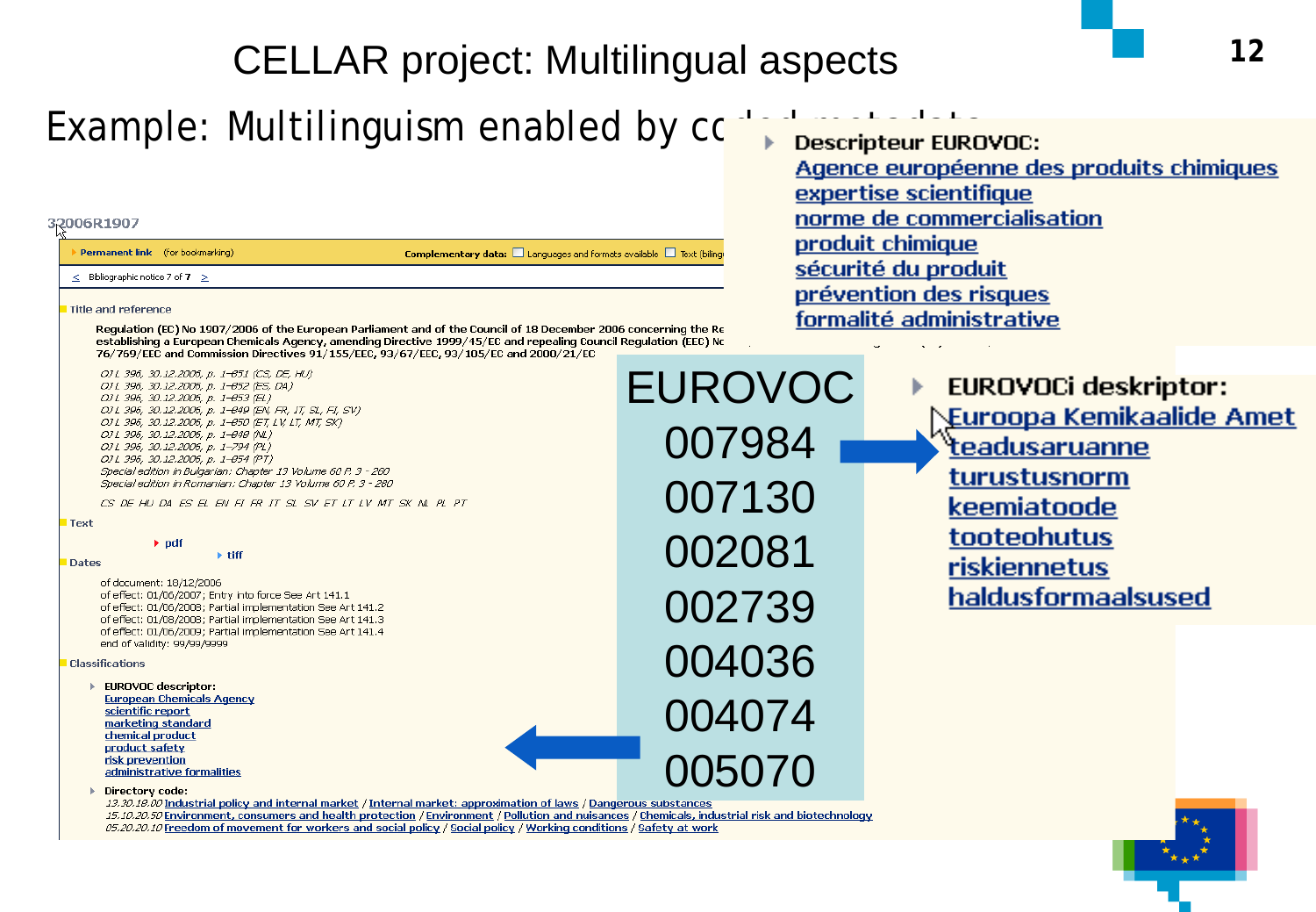### Adoption of standards

- METS (Metadata encoding and transmission standard) -> ingestion protocol
- Dublin Core -> core metadata definition
- FRBR compliant -> data model/ontology
- Linked Open Data (LOD) -> access/reuse
	- Web-friendly ("RESTful") Interface
	- RDF / OWL
- Standard Query Language (SPARQL) -> access/reuse

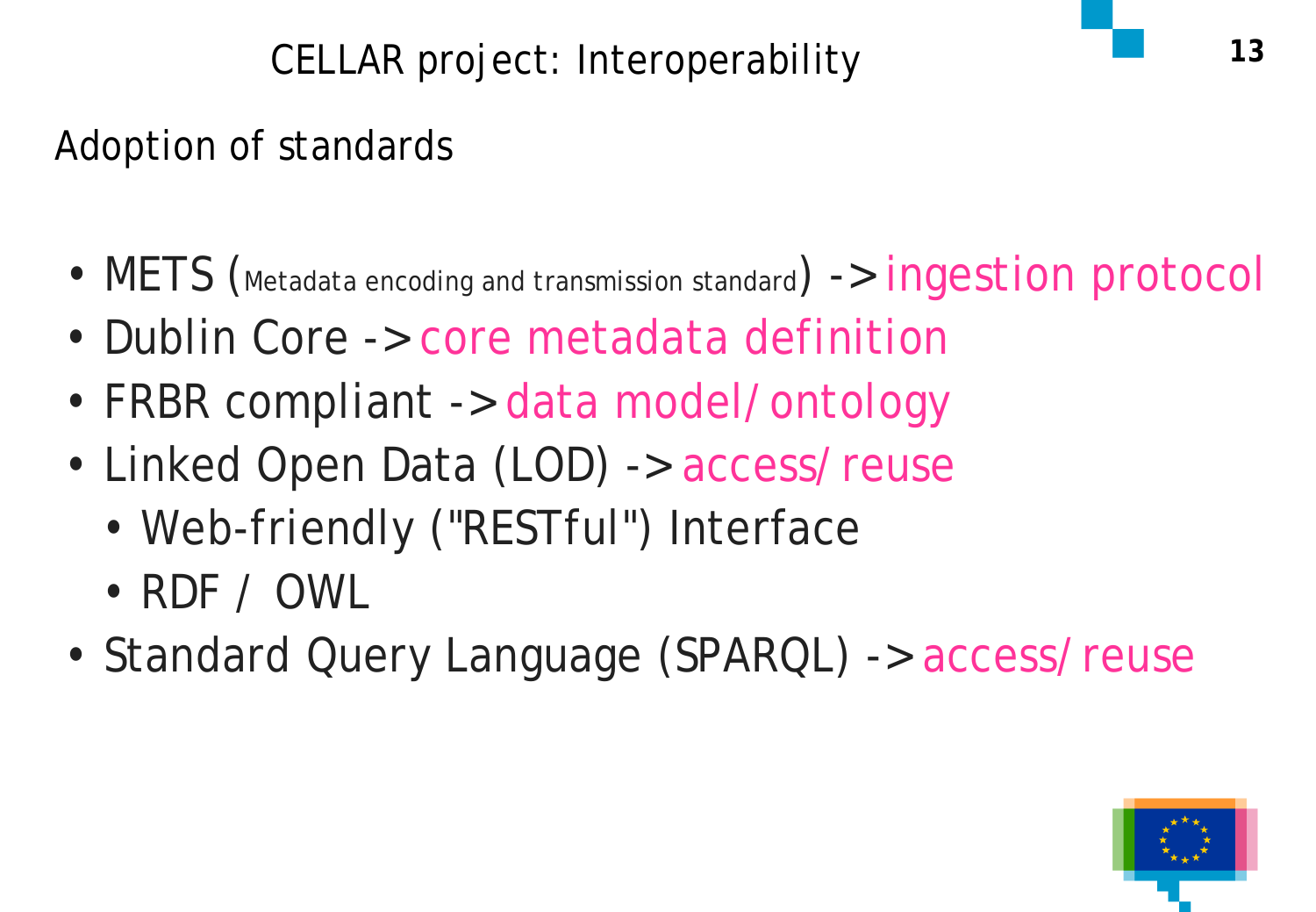**<sup>14</sup>** CELLAR project: Interoperability

Definition of standards

- Core metadata (Restricted shared set of metadata for each resource based on Dublin Core) -> enable global search
- Common authority tables -> harmonize metadata Exchange protocol for EU legislative procedures -> interoperability

Under preparation:

European Legislative Identifier (ELI) (initiative of EU member countries, supported by the Publications Office) -> interoperability